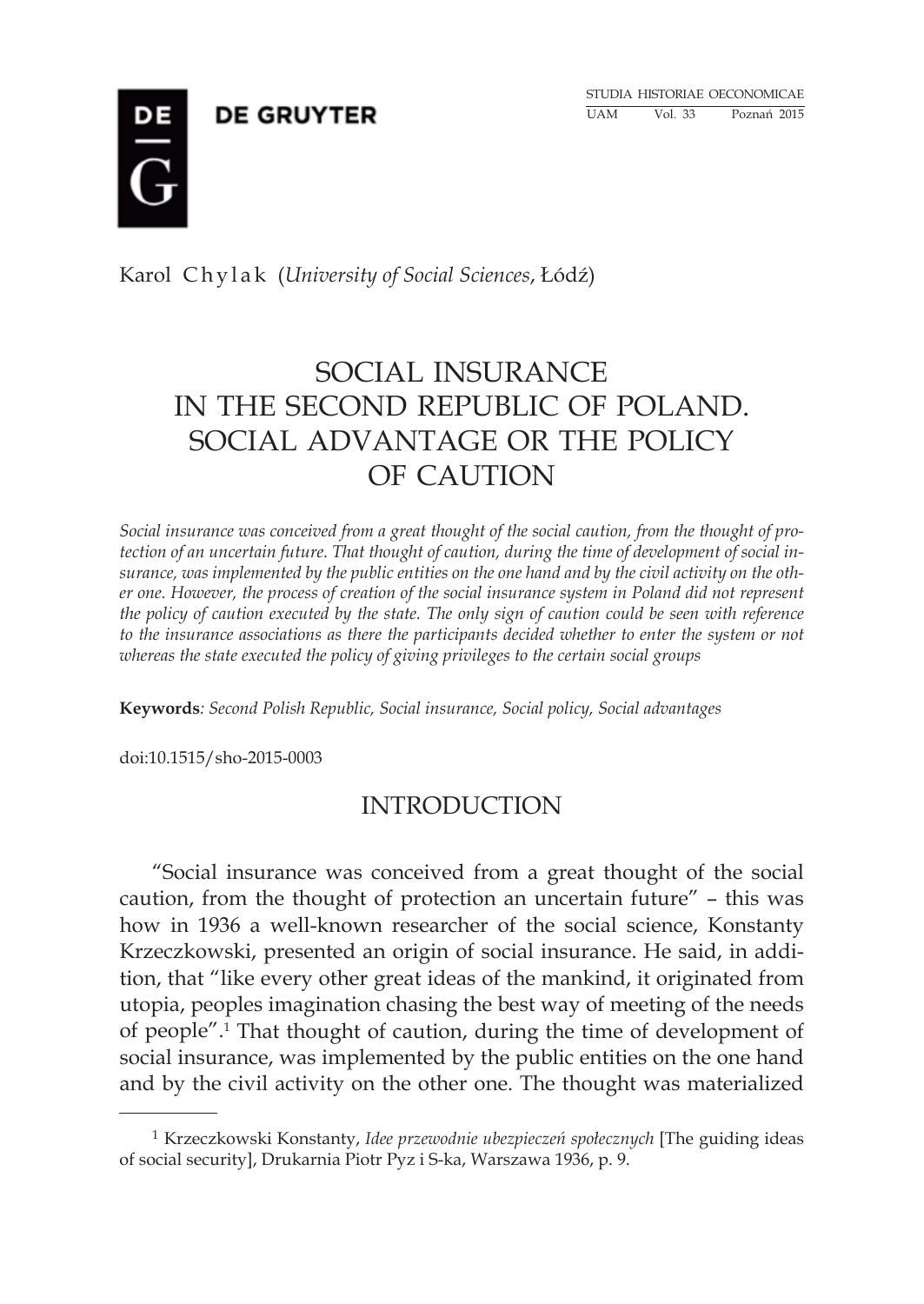in forms based on the principle of both, state and private insurance which operated in accordance with the rule of self reliance of the united participants.

The guilds, sodalities which had existed since the medieval times and had been built based on corporate principle, were not usually considered as insurance institutions. It was because of a lack of interdependence between the social benefits and contributions, which were usually collected only if there was a need. They were rather considered as the social welfare and donor institutions.<sup>2</sup> In fact, the original idea of the private insurance was based on the principle of caution of the united participants. In addition, participation in such institution was not a privilege as its membership resulted from decision of the possible member, as well as from the organizational level of the given institution. Of course, such institutions were not universal. In such system one might have met both, insured and uninsured persons, however their status did not depend on any privileges given to one or the other group.

Over time, especially in Europe, the aforementioned form of insurance have been replaced by the mandatory state insurance. The state, which have been emerged over the centuries as a legal – public organization, have been given new or more precisely described rights and duties towards its citizens. Among all of the duties there was an obligation of taking care of its citizens in case of illness, accident, disability to earn money or other misfortune. The state became an organizer of the insurance system. Insurance stopped being facultative and became obligatory. The most important issue was the range, i.e. who was supposed to obey the obligation. Why was an employee of one company insured, whereas an employee of the other one was not? In this place we have started divagating on special rights and privileges. An attempt to analyze that issue is, in fact, a subject of this work.

<sup>2</sup> Ibidem, p. 29; Daszyńska-Golińska Zofia, *Ubezpieczenia społeczne* [Social security], Międzynarodowa Sekcja Wydawnicza Słuchaczów Wolnej Wszechnicy Polskiej, Warszawa 1929, p. 7; Grabowski Edward, *Ubezpieczenia społeczne w państwach współczesnych* [Social security in contemporary states], Wende i S-ka, Warszawa 1923, p. 4-5.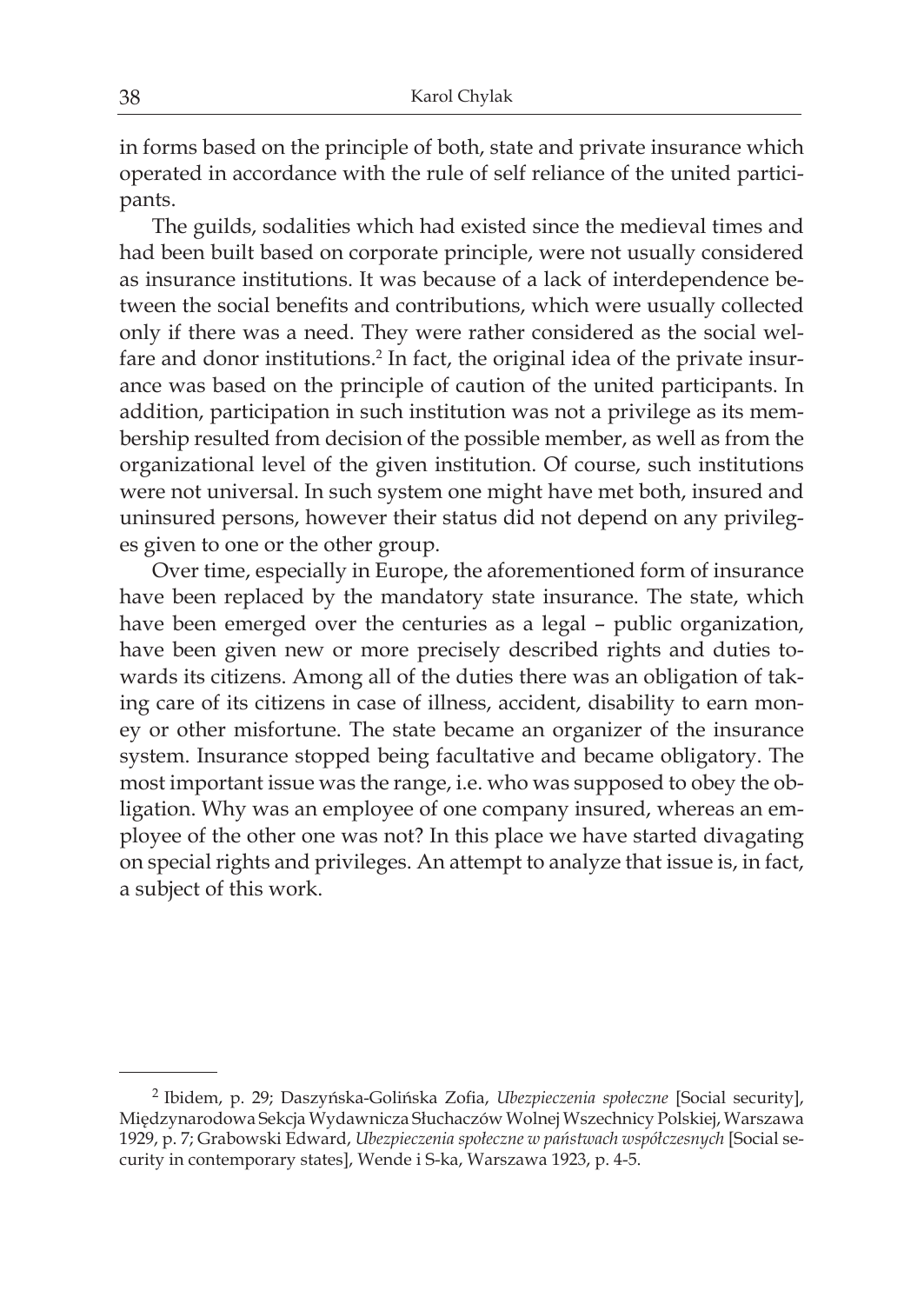### BEGINNINGS OF THE SOCIAL INSURANCE IN POLAND

In Poland, social insurance have been implemented by the partitioning countries, however in each of them the system has been built based on separate principles. Although many elements were similar, a considerable amount of local conditions as well as application of alternative solutions led to differences so considerable that the systems were separate. It considered organizational matters, as well as principles of financing and the scope and range of insurance. Financial and organizational separateness of the particular area of insurance dedicated to cover the particular risk was a commonly applied principle. In 1879, a well-known German economist, Lujo Brenato, selected six basis risks which should be insured: illness, misadventure, oldness, unemployment, children who were left orphans (up to 15 year old) and a funeral.<sup>3</sup> The aforementioned situations were insured within the insurance, illness, disablement or pension system as well as unemployment system which was created as the final one.

Mandatory insurance, as such a form became inevitable because of the definition of the subject, have been introduced in Germany at first.<sup>4</sup> It was during Otto von Bismarck governance, who – as a consequence – became a sort of symbol of it. In 1883 mandatory insurance against illnesses was introduced, whereas in 1884 they implemented insurance against misadventures and in 1889 against incapability to work (so called disablement insurance). In 1911, based on the law of in that regard, which had been created over several decades, a uniform text regarding insurance was published. In addition, it was supplemented with the system dedicated to white-collar employees of the private sector.

Insurance against sickness was obligatory for factory workers, railway men as well as workers of inland shipping and trade, craftsmen and workers of all factories which were equipped with devices with mechanical (steam, gas, water) drive. It was also mandatory for white-collar workers (for example referents and assistants in the legal offices, notary's offices, debt collectors' offices) employed in the management of the insurance institutions, post offices and telegraphs or, alternatively, in the army. Only

<sup>3</sup>Brentano Lujo, *Die Arbeiterversicherung gemäss der heutigen Wirtschaftsordnung: Geschichtliche und ökonomische Studien*, Duncker & Humblot, Leipzig 1879, p. 22-31.

<sup>4</sup> Daszyńska-Golińska Zofia, *Polityka społeczna* [Social policy], Towarzystwo Bratniej Pomocy Studentów Wolnej Wszechnicy Polskiej, Warszawa 1933, p. 352.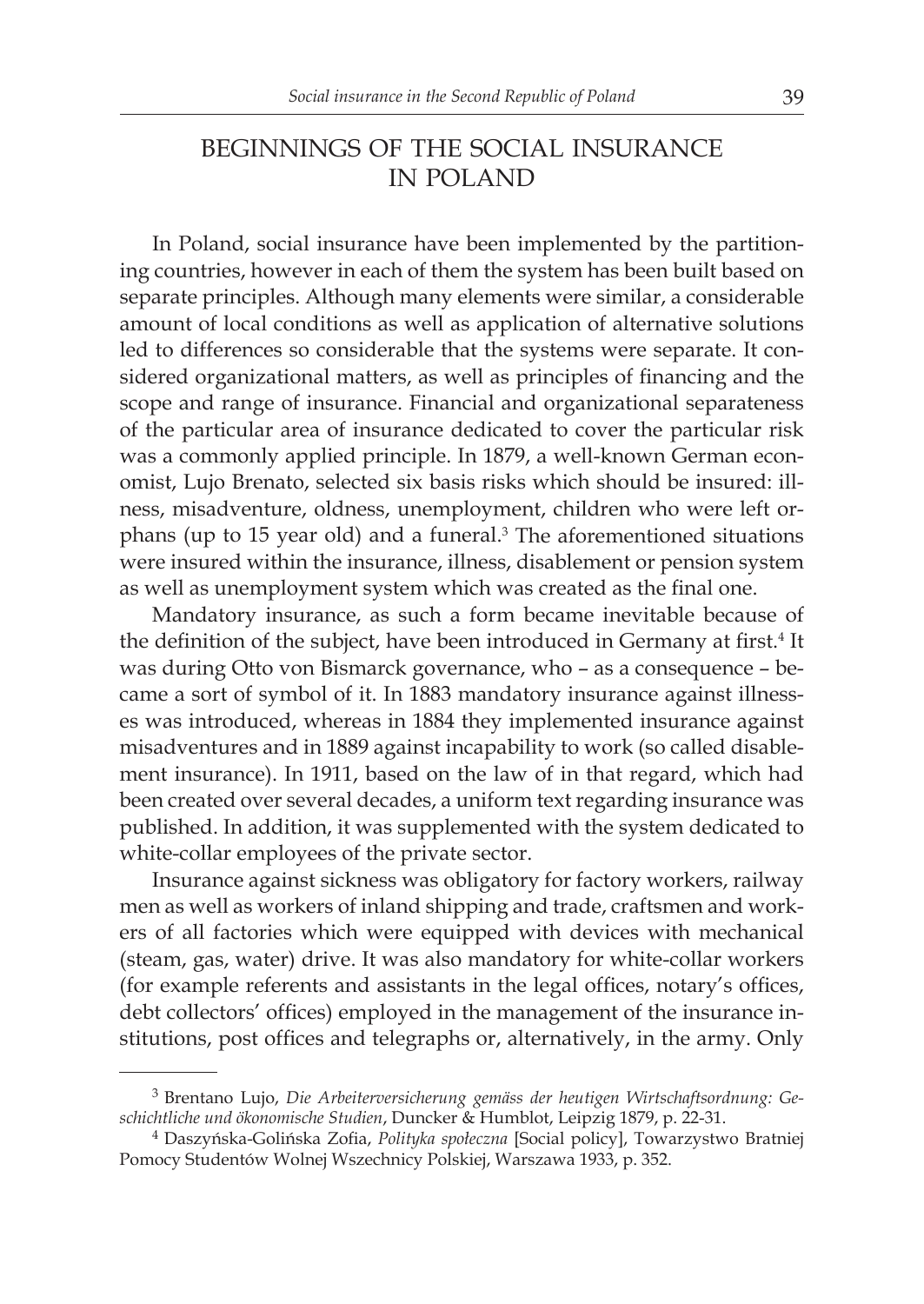persons, whose daily or annual income exceeded the given, defined in the act, amount, were exempted from such obligation.<sup>5</sup> In 1911 the obligation was imposed on the farm workers. It seems that the way the legislator listed the particular occupational groups, has given them a sort of privileged position, in comparison to the rest of the population and such statement wouldn't have been incorrect. Not only have the mandatory insured people had the rights to the benefits, but have also been granted a financial aid from an employer, who has been obliged to participate in the costs of maintenance of the whole system. The remaining part of the society has been given right to accede the insurance system (so called Eingeschriebenne Hülfskassen and Landesriechilche Hülfskassen) however the whole burden of financing the system has been taken by the insured.<sup>6</sup> During that period of time (which has lasted over several decades), when insurance against sickness system has operated in Germany, the system has been extended over another occupational groups. Consequently, the privileged status has been limited. All in all, never has the prevalence of insurance against sickness been introduced in the Prussian annexation.

In Germany, since 1884, all employed persons have been granted the mandatory insurance against work-related accidents. In the consecutive years, the insurance obligation has been extended over another groups, so in 1911 the system became almost general in the whole country. Almost, as workers who had been earning over a particular – defined in the act -amount has never been obliged to accede. In that system the whole contribution /fine/ superannuation has been paid by the employer. Moreover, there has been a principle that a risk of an accident has been taken by an employer.<sup>7</sup>

Disablement insurance was added to the system in 1911. In fact, it was insurance against incapability to work due to the reason other than workrelated accident (Invaliditäts und Alters-Versicherung). First of all, it considered oldness and long-lasting illness. This insurance was mandatory for the certain group of employees and was optional for the rest. Similar to the insurance against sickness, for the particular group of employees list-

<sup>5</sup> Grabowski Edward, *Ubezpieczenia społeczne...* [Social security...], p. 16-17, 124-126; Kramsztyk Feliks, *Prawo fabryczne obowiązujące i ubezpieczenie robotników w niektórych państwach europejskich* [Applicable factory law and workers' insurance in some European states], Drukarnia S. Orgelbranda Synów, Warszawa 1896, p. 93.

<sup>6</sup>Grabowski Edward, *Ubezpieczenia społecz*ne... [Social security...], p. 135.

<sup>7</sup> Ibidem, p. 56-59; Kramsztyk Feliks, *Prawo fabryczne...* [Applicable factory law...], p. 101.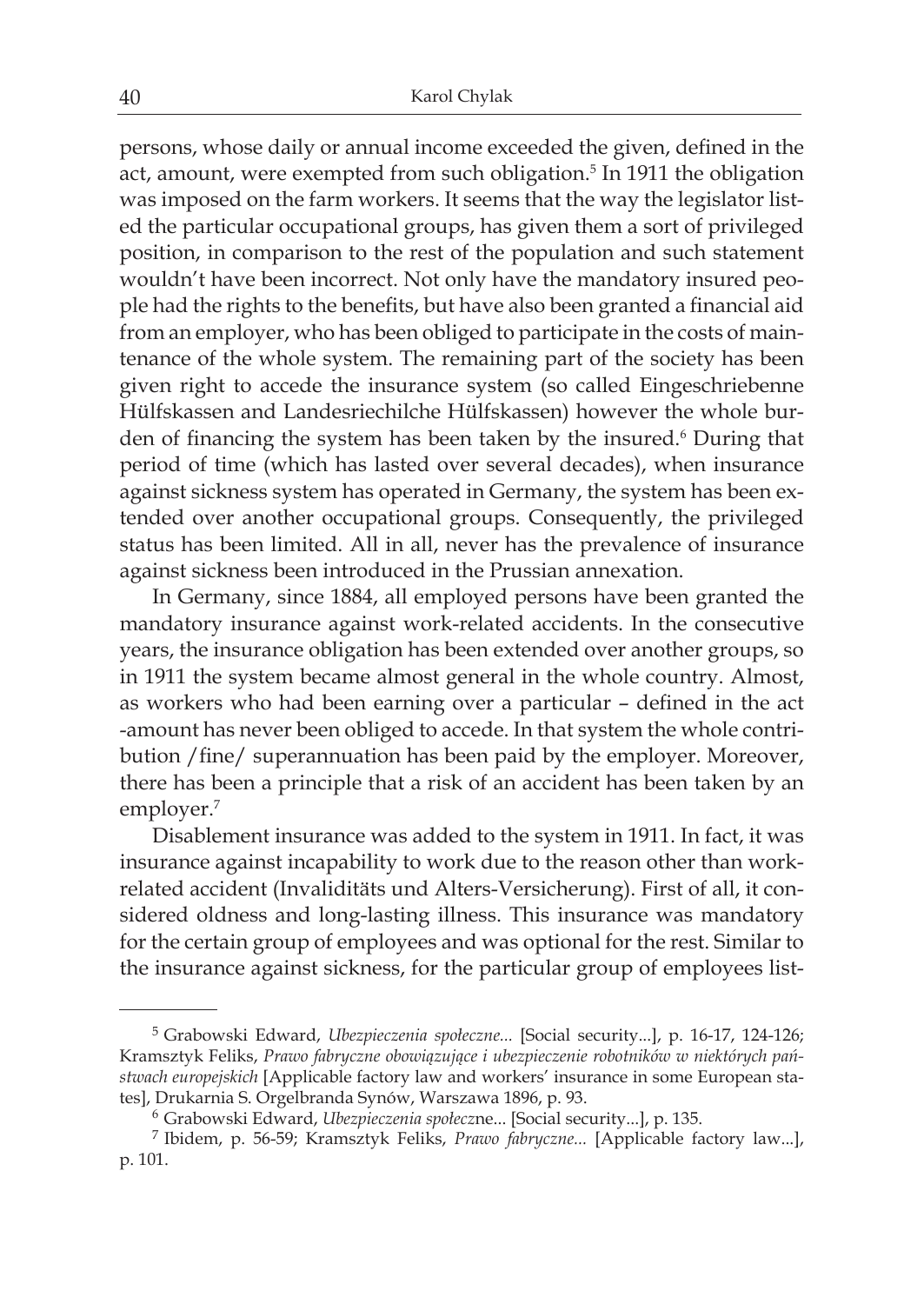ed in the legislation, half of the superannuation was paid by the employer. Moreover, retirement pension of the person who belonged to the system, was supported with the benefit from the state budget whereas the remaining citizens had to take care of their future on their own.8 This kind of insurance was implemented in 1911 for white-collar employees of the private sector, however it was based on different organizational and financial principles.<sup>9</sup>

Mine workers were separate, truly privileged, occupational group. Not only had they a full range of insurance against sickness, work-related accident, incapability to work or death, but the insurance covered their families as well. In addition, insurance institutions in mining industry had long-lasting tradition, they had been operating since the medieval times, at first as the self-help institutions. In the middle of the nineteenth century, the institutions which have already existed, have been given a form of insurance institution (Knappschaftsverein). In the 1980s they were entered into the existing social insurance system. Moreover, entrepreneurs participated in the insurance premium.<sup>10</sup>

Contracted workers were somehow privileged in comparison to the other groups of employees. However, the employees of the state's administration were even more privileged as they all had a full coverage of insurance against the aforementioned risks and – moreover – it was guaranteed by the state's budget.<sup>11</sup> Although the system of insurance of administrative employees can hardly be described as insurance system in its classic form, it covered the same range of risks. Therefore, in this particular case it certainly was a privileged position.

While analyzing German insurance introduced in Poland, it could be seen that they applied favouritism to the particular social groups. However, as it seems, it was not an assumption of the system, but resulted

<sup>8</sup>Grabowski Edward, *Ubezpieczenia społeczne...* [Social security...], p. 189-191; Kramsztyk Feliks, *Prawo fabryczne*... [Applicable factory law...], p. 111-112.

<sup>9</sup>Grabowski Edward, *Ubezpieczenia społeczne...* [Social security...], p. 234-236.

<sup>10</sup> Piernikarczyk Józef, *Pierwsza polska ustawa górnicza, czyli "Ordunek Górny"*. *Historyczny dokument Górnego Śląska z 1528 r.* [The first Polish mining law, "Mining Order". Historical document of Upper Silesia from 1528], Nakładem Józefa Piernikarczyka, Tarnowskie Góry 1928, passim; Wanatowicz Maria, *Ubezpieczenia brackie na Górnym Śląsku w latach 1922-1939* [Guild insurance in Upper Silesia in the years 1922-1939], Państwowe Wydawnictwo Naukowe, Warszawa-Kraków 1973, p. 17-20; Wanatowicz Maria, *Pszczyńskie Bractwo Górnicze w okresie międzywojennym* [Miners' Guild in Pszczyna in the interwar period], Studia i materiały z dziejów Śląska, no. 11/1971, p. 183-185.

<sup>&</sup>lt;sup>11</sup> Grabowski Edward, *Ubezpieczenia społeczne...* [Social security...], p. 235-236.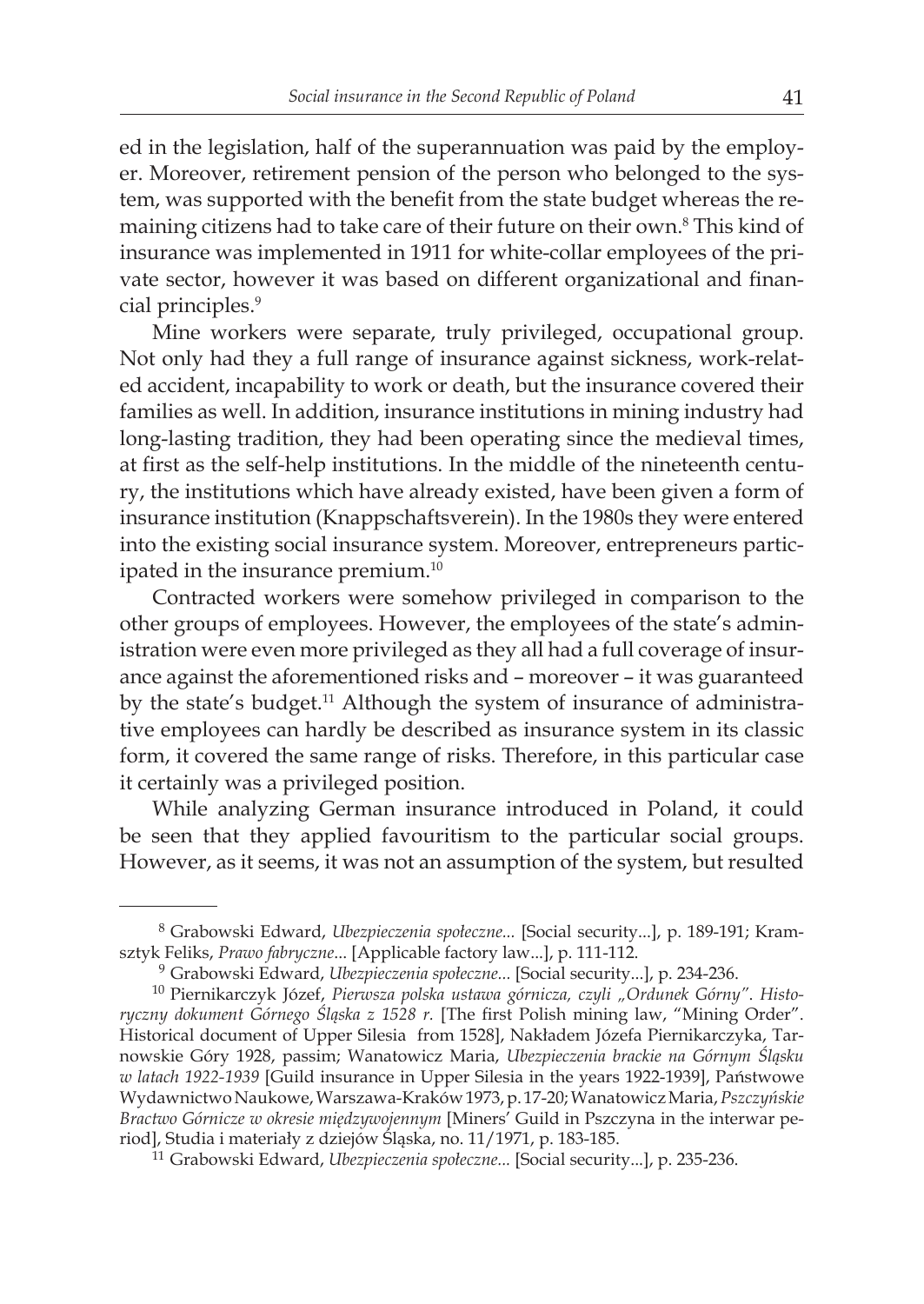from dominating conservative perspective of the society, which was defined as a gathering of the social groups which differentiated in their status, their rights and duties, material as well as intellectual status. It seems as if the last two of the aforementioned aspects were the most crucial for the construction of the insurance system as in each of the insurance, there was a limit regarding a maximum salary, over which there was no insurance obligation with reference to the white-collar workers. Summarizing, social insurance in Germany, and in Poland as a part of its jurisdiction at the time, without any doubt granted both, rights and duties to the selected social groups and in such context it might be considered as a form of privilege. In addition, it is hard to resist the impression that the insurance might have been used by the authorities as an instrument to gain support or weaken someone's political position.

Almost simultaneously, social insurance was introduced in the Habsburg Monarchy, which resulted in their appearance in Galicia. The governors of Austria, as Galicia was a part of Austrian jurisdiction, used German solutions, however they used to modify them in order to adjust them to the local conditions and needs.

Insurance against work-related accidents were introduced as the first ones, on December 28, 1887, effectively it became valid since November 1889, when insurance obligation was enacted. It covered employees of industrial factories, ironworks, mines, construction and the building industry, quarries as well as in enterprises using explosives at the manufacturing process and the agricultural and forestry enterprises which used motorized devices (precisely speaking, the workers using directly the aforementioned machines).<sup>12</sup> In the consecutive years, occupational groups under insurance obligation were extended. In addition, an optional, voluntary insurance was introduced.13 Contributions, like in Germany, were debited an account of an employer.

Insurance against sickness was introduced as the second however the directive became effective a few months before the law regulating insurance against work-related insurance. A scope of insurance obligation was merely the same as the one regarding work-related accidents however there were a few additional exclusions. It was not obliged for communal,

<sup>12</sup> *Dziennik Ustaw Państwa dla Królestw i Krajów w Radzie Państwa Reprezentowanych* [Journal of Laws of the State for Kingdoms and Countries Represented in the Council of State] (DzUPKKRPR) 1888, item 1.

<sup>13</sup> DzUPKKRPR, 1908, item 162; item 168; Grabowski Edward, *Ubezpieczenia społeczne...* [Social security...], p. 73-78.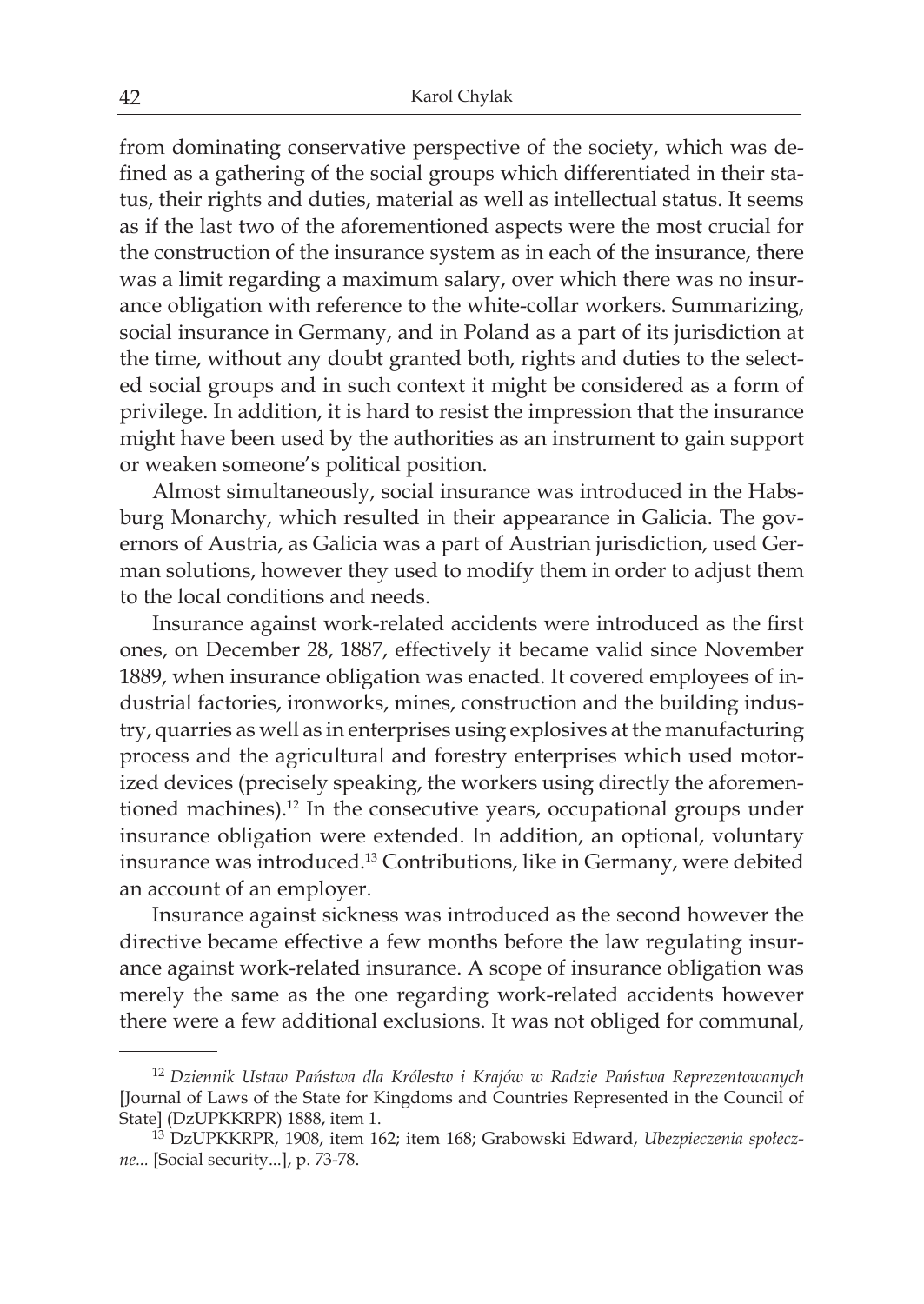district and the state clerks as well as temporary workers and white-collar employees who were employed in agricultural and forestry sector, for whom it was planned to organize a separate insurance system. Moreover, like in Germany, there was an option of a voluntary insurance.<sup>14</sup>

In 1906 in Austria a law regarding the pension insurance of white-collar employees was enacted. It was applied to all employees of the private sector whose annual income reached the particular level. This way, a part of society was given opportunity to have insurance in case of disability to work due to the reason other than work-related accident, whereas the rest of the society did not have such option.<sup>15</sup> Disablement insurance did not exist in Austria.

Again, like in Germany, mine workers constituted an exception from the general rule. Since 1854 entrepreneurs in mine industry have been obliged to establish the so called fraternity funds (orig.: kasa bracka, Hilfkasse, Knapkasse). They started operating in Galicia and Cieszyn Silesia (orig.: Śląsk Cieszyński).16 They secured risks connected with sickness, work-related accidents or incapability to work. With time, due to the fact of introducing another social insurance, the fraternity funds were included in the system.

In principle, the situation in Austria did not differentiate from the one in Germany. Although organization and financing were different, in both systems it could be seen that there were privileges for the particular social and occupational groups, especially with reference to the mine workers, railway men, clerks of the civil service as well as the white-collar employees of the private sector. Also in this case it might be stated that the situation resulted from conservative point of view of the society. It was not intentional, however. It was not about giving privileges, but resulted rather from political and financial pragmatism.

While in both, Prussian and Austrian annexation social insurance systems were constructed, hardly anything happened in Russia in that regard. Actually, all risks regarding work-related accidents and sickness

<sup>14</sup> DzUPKKRPR, 1888, item 33, 1889, item 39.

<sup>15</sup> DzUPKKRPR, 1909, item 1; 1914, item 138; *Sprawozdanie Towarzystwa Wzajemnych Ubezpieczeń Urzędników Prywatnych za rok 1907 i wstęp historyczny o czterdziestoletniej działalności Towarzystwa (1868-1908)* [The Report of the Society of Mutual Insurance for Private Officials for 1907 and a historical introduction on 40 years of the Society's activity], Towarzystwo Wzajemnych Ubezpieczeń Urzędników Prywatnych, Lwów 1908, p. 11-12.

<sup>&</sup>lt;sup>16</sup> The National Archives in Krakow (Archiwum Narodowe w Krakowie), The Mining Starostship in Krakow (Starostwo Górnicze w Krakowie II), sign. 242, p. 41, Księga kas bratnich i bractw górniczych [The Book of Guild Banks and Mining Guilds].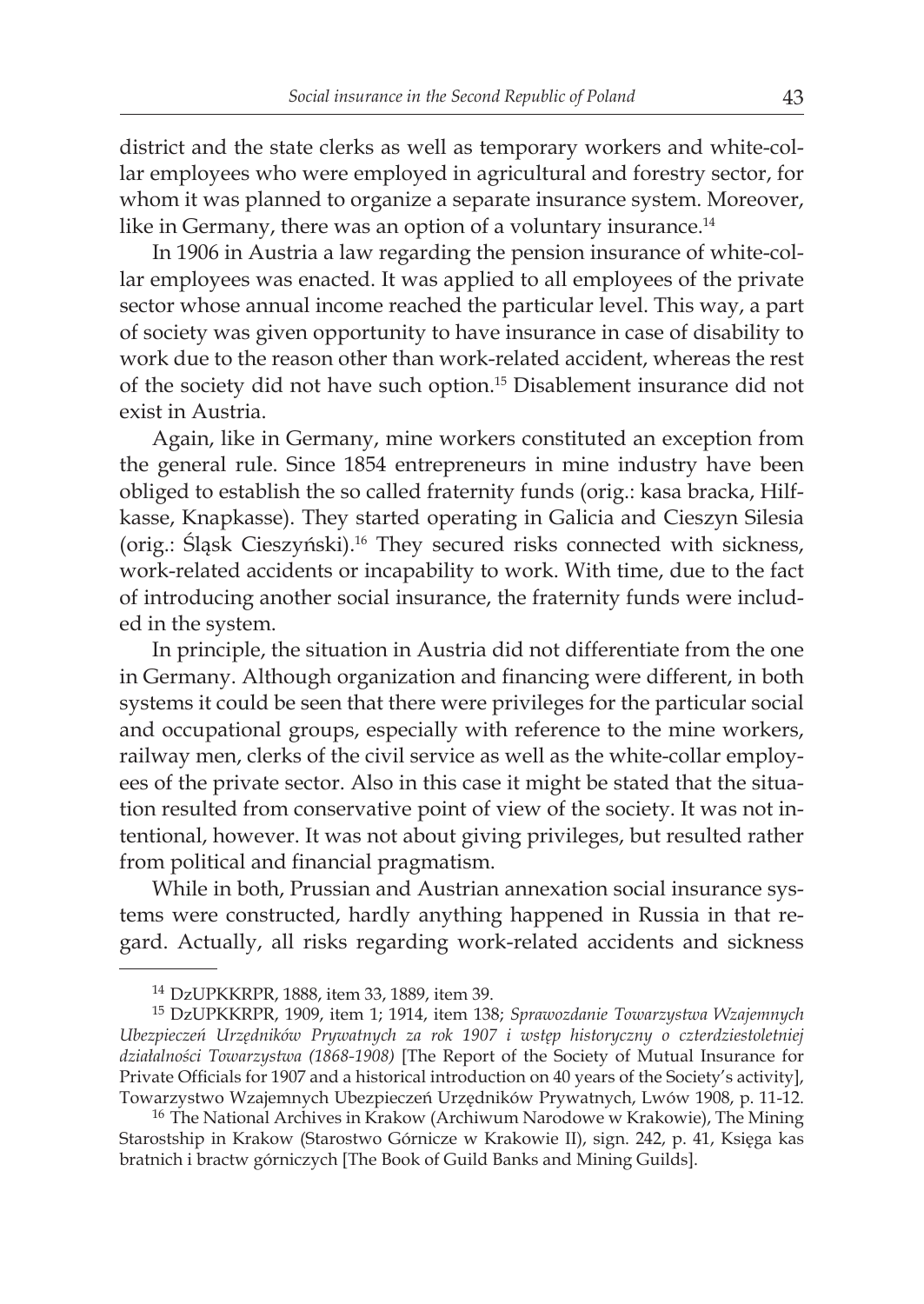were transferred to the employers, which resulted from The Napoleonic Code, industrial law as of 1866 and – later – from the directive as of 1903 which regulated compensations for work-related accidents.<sup>17</sup> Therefore, any caution policy as well as intention to give any privileges regarding social insurance to the particular groups could hardly be seen. There was, however, an exception, which were employees of administration who had all risks related to sickness as well incapability to work secured by the state budget.

A privileged position could be mentioned only in case of mine and steel industry, which resulted from activity of the authorities of the Congress Poland. Since the 20s of the nineteenth century they have attempted to secure risks for the employees of the aforementioned industries. However, a ubiquitous insurance system has not been introduces.18 In Russia insurance institutions were established mainly based on private initiative undertaken in mechanised companies. Like in Austria or Germany, the fraternity funds were set-up, as well as funds by the guilds, by factories, different pension and provident funds based on the associationalism.19 Insurance in railway industry was slightly different from the one mentioned above. It was based on the principle of reciprocal support. Sometimes the fund was donated by the entrepreneur. Although such activity was not a rule, it was not on an exceptional basis as well.

A process of introducing insurance institutions resulted – in principle – from a caution policy of their participants. Russian authorities were not enthusiastic towards the initiative as with reference to any activity which did not resulted from their own idea. They did not present an attitude of awareness which would aim at creation of social activity as well as

<sup>17</sup> Wasiutyński Bohdan, *Ubezpieczenia robotnicze w państwie rosyjskim* [Workers' insurance in the Russian state], Ekonomista, no. 1/1913, p. 155-158; Kossuth Stefan, *Prawo fabryczne z dnia 3/15 czerwca 1886 roku, jego znaczenie, zasady, treść i zastosowanie* [Factory law of June 3/15, 1886, its importance, rules, content and application], Redakcya "Dziennika Łódzkiego", Łódź 1887, p. 77-78; *Kodex Napoleona* [Napoleonic Code], Drukarnia XX. Pijarów, Warszawa 1810, p. 361-362.

<sup>18</sup> Gąsiorowska Natalia, *Organizacja Kas Brackich górniczych w Królestwie Polskiem (1815- 1830)* [The organization of Guild Banks in the Kingdom of Poland (1815-1830)], Kwartalnik Historyczny 1928 , no. 2/1928, p. 297-301; Pindelski Tadeusz, *Kasy emerytalne w przemyśle górniczo-hutniczym w b. Królestwie Kongresowem* [Pension fund in the mining and steel industry in former Congress Poland], Przegląd Górniczo-Hutniczy, no. 20/1924, p. 1196-1197.

<sup>19</sup> Wóycicki Aleksander, *Instytucje fabryczne i społeczne w przemyśle Królestwa Polskiego*  Factory and social institutions in industry in the Kingdom of Poland], Ekonomista, no. 4/1914, p. 50-58, 79; Grabowski Edward, *Ubezpieczenia społeczne.*.. [Social security...], p. 153-155; Wasiutyński Bohdan, *Ubezpieczenia robotnicze*... [Workers' insurance...], p. 158.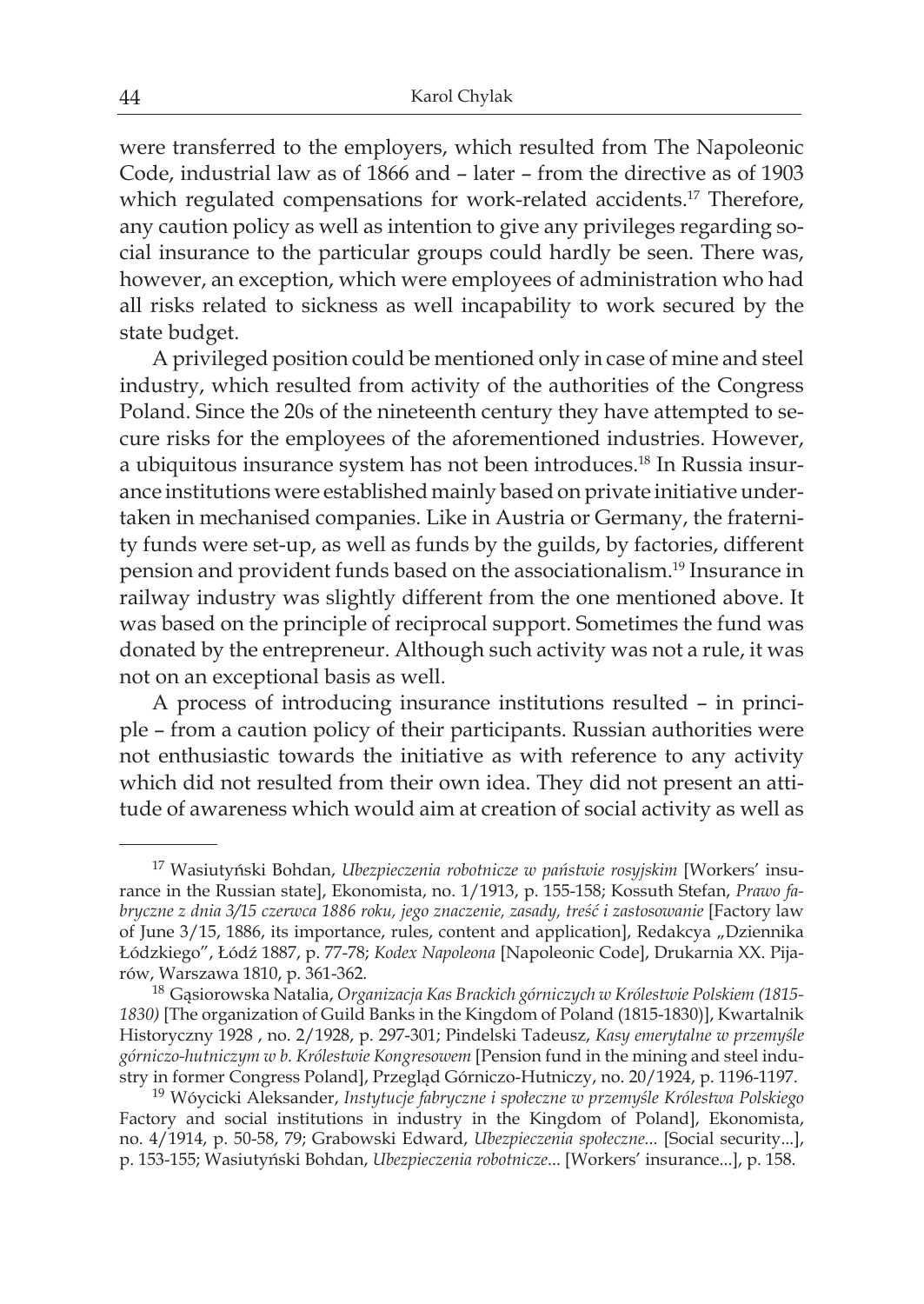at initiation of attitudes which would be able to foresee the potential risks and to knowingly mitigate them. Indeed, that way, the state authorities did not put contribution to create privileged groups by social insurance.

Since the beginning of the 20th century, works aiming at organization of the insurance system have been started. The authorities patterned themselves on the German and Austrian solutions in that regard. After several years of debates, in 1912, a law was enacted.<sup>20</sup> It was planned that the system would be run in phases. In Congress Poland it was supposed to be effective in 1915, however six months before the date the First World Was broke out, which ruined plans of the Russian authorities in that regard.

## REORGANIZATION AND THE PROCESS OF GIVING PRIVILEGES WITH REFERENCE TO THE SOCIAL INSURANCE TO THE CERTAIN social and occupational groups

An outburst of the First World Was as well as regaining independence by Poland inevitably constituted an opening of the new chapter in the history of Poland and Poles. The situation of social insurance was very complicated. It was not possible to start everything all over, without consideration of the past. Insurance systems, which were inherited from the partitions still existed, or more, they had to existed as there were commitments towards the insured people. Without any doubt, though, the situation changed. First of all, the leading position was given in other hands, which was visible during the Congress Poland under the German occupation. In both, Provisional Council of State and afterwards in the Council of Ministers separate units were formed. Their task was to build the social insurance system. The members of the units were – in majority – from leftwing environments.<sup>21</sup> Not only did they maintain their assets in the newly

<sup>20</sup> Orłowski A. [Wróblewski Wacław], *Ubezpieczenie społeczne w Dumie Państwowe*j [Social security in State Duma], Księgarnia G. Centnerszwera i Ski, Warszawa 1912, p. 21- 26; Dański B. [Komorowski Kazimierz], *Ubezpieczenie robotników* [Workers' insurance], Petersburg 1913, p. I-XI; Lewy Marceli, *Nowa ustawa o ubezpieczeniu od wypadków przy pracy* [New act on workplace accident insurance], Księgarnia Powszechna, Warszawa 1913, p. 3-4; Wasiutyński Bohdan, *Ubezpieczenia robotnicze*... [Workers' insurance...], p. 163-164.

<sup>21</sup> *Prace Departamentów i Biur Tymczasowej Rady Stanu Królestwa Polskiego wykonane lub przygotowane przez czas jej istnienia, t.j. od dnia 15 stycznia do 1 września 1917 r.* [Works of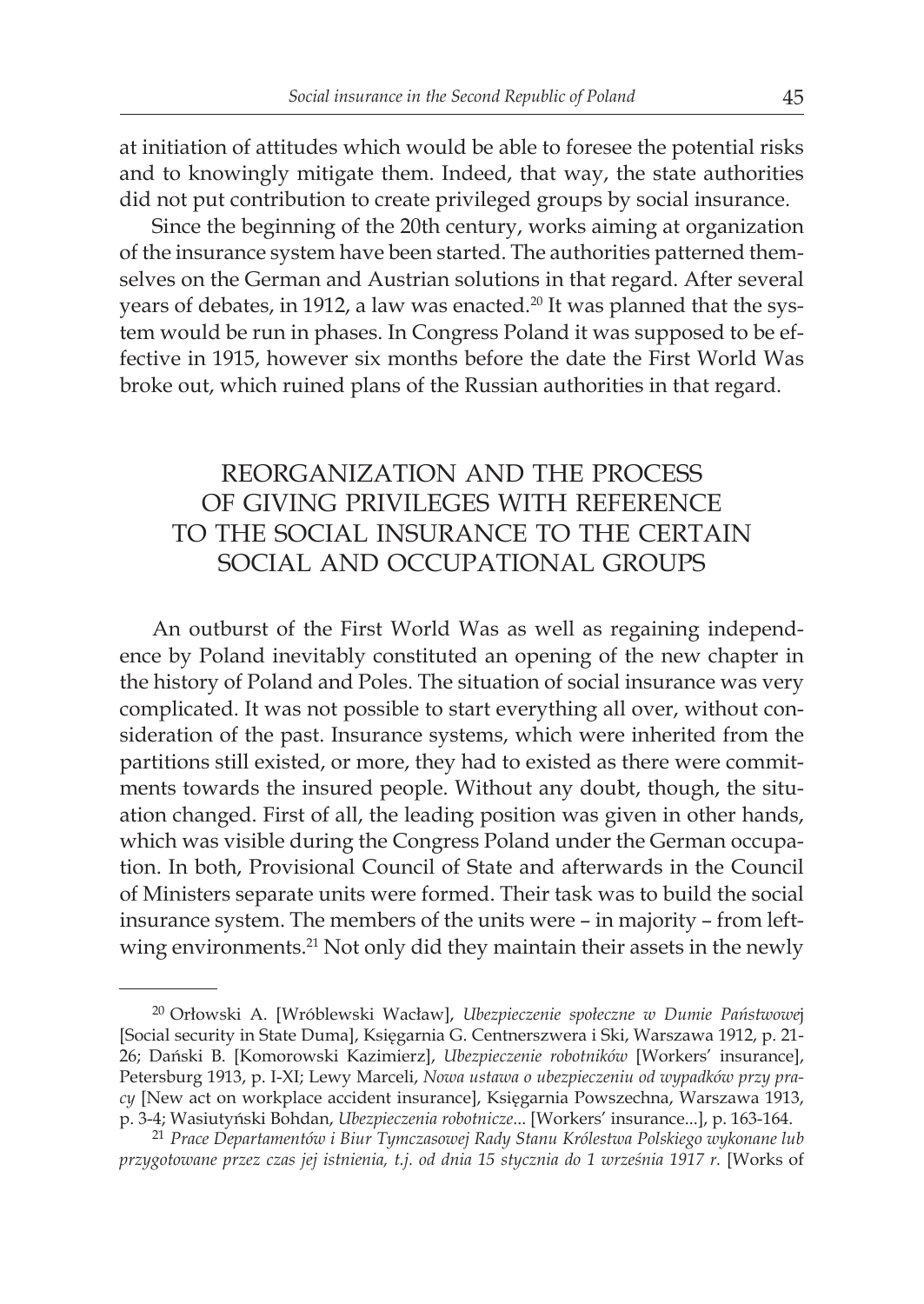formed systems of authorities of the independent Poland, but they managed to increase their inventory.<sup>22</sup> In practice, it meant that the new concept of both, social insurance and the whole social policy would be implemented. A conservative view of the society was rejected for the benefit of perspective based on critics of the dividing society into estates. In addition, thinking of the society from class point of view was favoured.

Goals were very ambitious. It was planned that a new, ubiquitous social insurance system would be created. In May 1919 Tadeusz Sznuk, the head of the Department of the Uniform Social Insurance in the Ministry of Labour and Social Policy (orig.: Wydział Jednolitych Ubezpieczeń Społecznych w Ministerstwie Pracy i Opieki Społecznej / MPiOS) issued the main principles of the Polish act on social insurance.23 In June 1920 a draft of the act was prepared.24 The concept was brave; its assumptions based in the idea of non-existence of any occupational groups which would be granted special rights and obligations. The system was supposed to be uniform and covered all who were employed. Everyone who was insured was offered the same rights and obligations. The whole range of risks was secured, including: sickness, incapability to work, work-related accidents, oldness, maternity, death and a lack of work. Authors anticipated exclusion of the certain groups like the state employees and other groups whose insurance was regulated based on other principles.

The concept of social insurance which was introduced in 1920 could be considered as the first attempt of implementation of the policy of caution executed by the state. It was assumed that the state would create and conduct the policy whereas the citizen was supposed to be a subject of the activity, in accordance with the principle described by Z. Daszyńska-Golińska which stated that:

Departments and Offices of the Provisional Council of State of the Kingdom of Poland executed or prepared during their existence, from January 15 to September 1, 1917], Drukarnia Państwowa Królestwa Polskiego, Warszawa 1918, p. 30-32.

<sup>22</sup> *Sekcja ubezpieczeń społecznych* (Sprawozdanie za kwiecień, maj i czerwiec 1919 r.) [Social security section (Report for April, May and June 1919)], Biuletyn Ministerstwa Pracy i Opieki Społecznej, no. 3/1919, p. 75-76.

<sup>23</sup> Sznuk Tadeusz, *Zadania polskiej polityki państwowej w dziedzinie ubezpieczeń społecznych* [Polish state policy tasks in the field of social security], Biuletyn Ministerstwa Pracy i Opieki Społecznej, no. 3/1919, p. 172-177.

<sup>24</sup> The State Archive in Poznan (Archiwum Państwowe w Poznaniu, APP), The Social Insurance Institution in Poznan (Zakład Ubezpieczeń Społecznych w Poznaniu), sign. 2, p. 120-151, Ustawa o ubezpieczeniu społecznem. Zarys projektu [Social Security Act. Bill outline].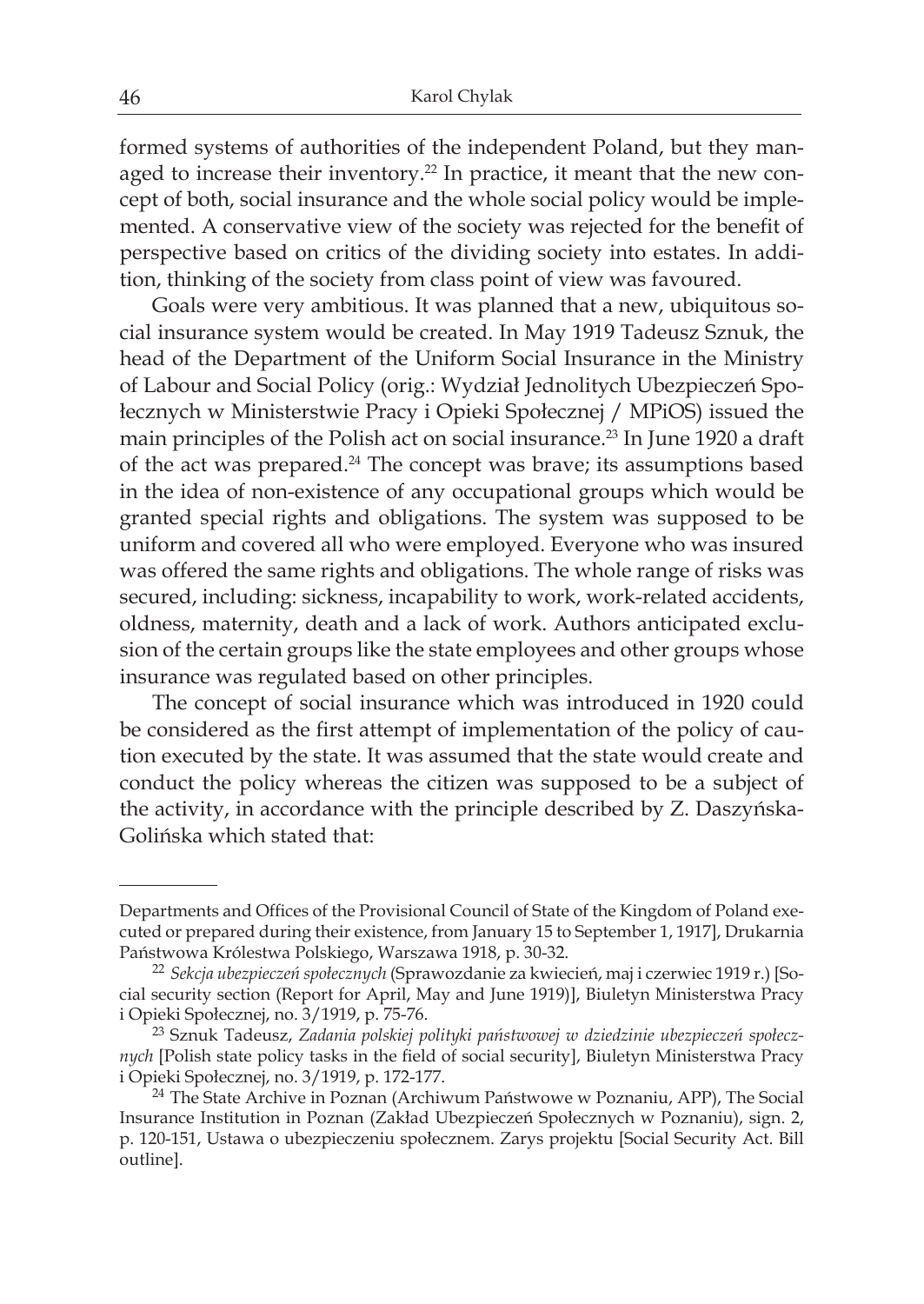People are not enough precautionary, even if it's about their own future, to let them act freely.<sup>25</sup>

By introducing mandatory insurance, the state fulfilled its duty. The other side of the coin was the reality of the idea, the possibility of putting it into practice, which did not seem optimistic. All in all, it was a reliable project, sort of the leading idea of the policy of caution, a part o which was supposed to be social insurance system.

The idea, however, has never came into existence, into legislative phase. Never has it been in the form of project discussed by the Council of Ministers or any state legislature. It did not mean, however, that it stopped existing. An attempt to implement the project could be seen in the activities of MPiOS in the first years of existence of the Second Republic of Poland. The authors assumed that the system of social insurance in Poland would be implemented by introduction of insurance against sickness system together with the one against accidents. The first one was supposed to be its local institutional chain of branches whereas the second one was supposed to be a system managed centrally. In May 1920 a law on insurance against sickness was adopted. Why, though, insurance acts regarding two separate risks have been introduced instead of the project of act as of June 1920? In May the same year, a law on insurance against sickness was adopted.<sup>26</sup> It seems as if it was an attempt to execute the idea, somehow, from the back door. Moreover, Feliks Turowicz, during the parliamentary debate in May 1920, confirmed the aforementioned assumption by saying that

[...] by creating health maintenance organization, we create organizational background for another insurance.<sup>27</sup>

There was a concept of developing in Warsaw a central insurance institution, which – however – did not succeed. It was decided to strengthen the position of the Department of Insurance against Accidents in Lviv (orig.: Zakład Ubezpieczeń od Wypadków we Lwowie), which was only a temporary action and resulted from the slow pace of introduction of the insurance against sickness system as well as from a lack of political

<sup>25</sup> Daszyńska-Golińska Zofia, *Ubezpieczenia społeczne*... [Social security...], p. 7.

<sup>26</sup> Dziennik Ustaw Rzeczypospolitej Polskiej [Jouranl of Laws of the Republic of Poland] (DzuRP) 1920, no. 44, item 272.

 $^{27}$  Sprawozdania Stenograficzne z posiedzeń Sejmu Ustawodawczego [Shorthand reports from legislative Sejm sessions] (SSSU) 1920, no. 134, column 16.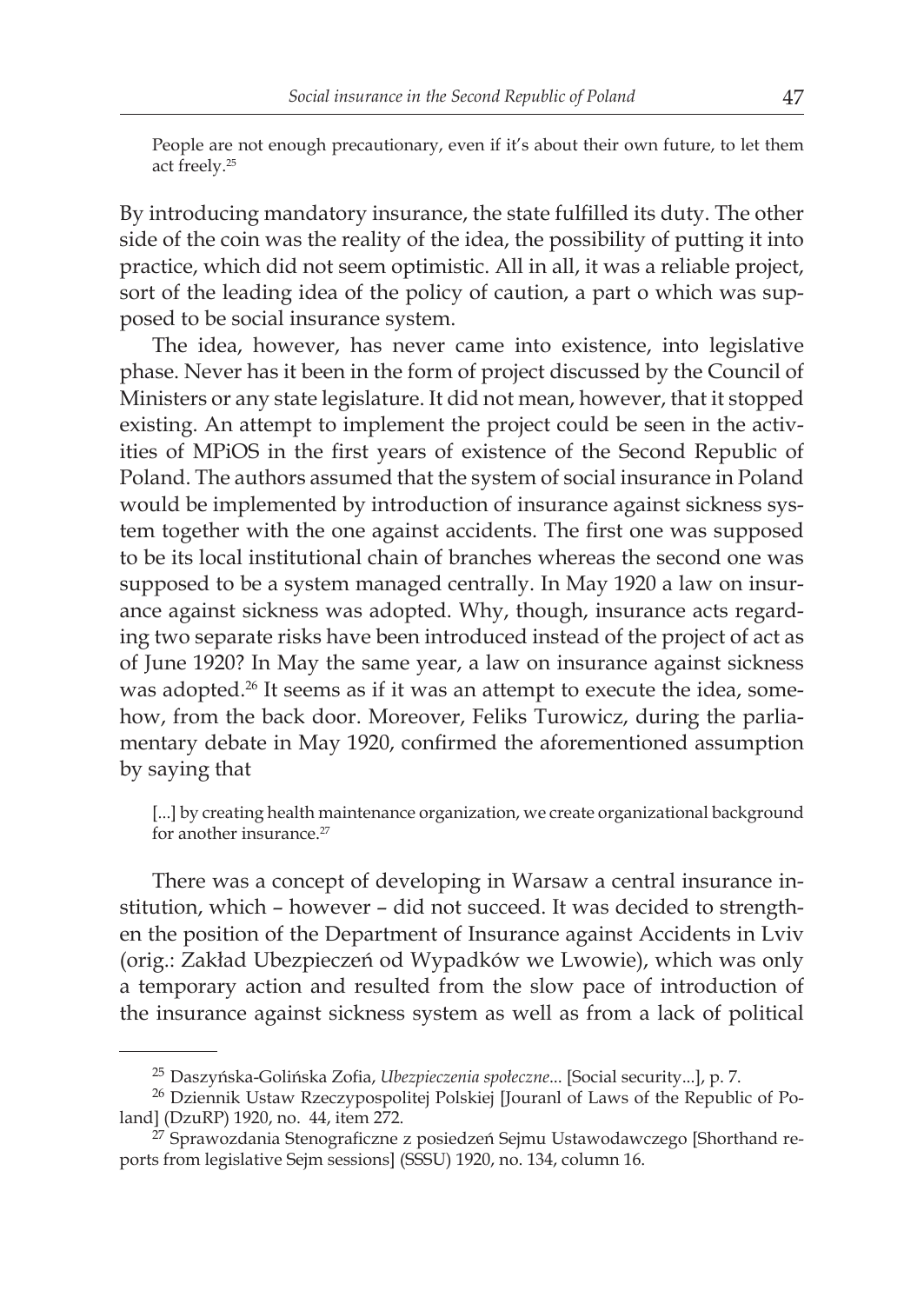compromise regarding the overall concept of the Polish social insurance system. As a consequence, in 1924 an Austrian law on insurance against work-related accidents was extended on the former Russian annexation.<sup>28</sup>

That way, instead of introduction of policy outlined in 1920, solutions considered as insufficient, were implemented. In 1924 and 1925 the system of insurance against unemployment, based on the Unemployment Fund (orig.: Fundusz Bezrobocia) was funded, the system that had nothing in common with the proposal as of 1920.<sup>29</sup> In addition, in the former Austrian annexation, there was an attempt to save the fraternity funds which were bankrupt. However, even more crucial – as it seems – was to implement legislation regarding insurance of the white-collar employees. The concept matured at the turn of 1923 and 1924, when it was decided that there would be separate insurance system for every social and occupational groups. Introduction of a pension law for both, soldiers and employees of the public sector, constitution a form of the aforementioned concept.30 Finally, after a several years of debates, in Autumn 1926, a concept of insurance for white-collar employees, based on decentralized institutional system was formed. The law was introduced in 1927 by the decree of the president.<sup>31</sup>

It is worth to mention the fact of emerging of local insurance institutions, often existing by the enterprises. Pension funds in Lodz could be given as an example of such activity. They existed by the Power Station in Lodz (orig.: Elektrownia Łódzka), the Lodz Narrow Gauge Electric Commuter Rail (orig.: Łódzka Wąskotorowa Elektryczna Kolej Dojazdowa), the Lodz Electric Railway (orig.: Łódzka Kolej Elektryczna) and by the Municipal Gasworks in Lodz (orig.: Gazownia Miejska w Łodzi). Both, existence and development of institutions such as the ones mentioned above, extended the already existing disparities between employees of the different companies and led to privileges for the certain social and occupational groups.

During the first years of existence of the Second Republic of Poland, the concept assuming introduction of the state, mandatory and general so-

<sup>28</sup> DURP, 1924, no. 16, item 148.

<sup>29</sup> Chylak Karol, *Systemy ubezpieczeń na wypadek bezrobocia w Polsce międzywojennej* [Unemployment insurance systems in interwar Poland], [in:] Żarnowski Janusz [ed.], *Metamorfozy Społeczne. Państwo i społeczeństwo Drugiej Rzeczypospolitej* [Social Metamorphosis. State and society of the Second Polish Republic], Polska Akademia Nauk, Warszawa 2014, p. 227-229.

<sup>30</sup> DzURP. 1924, no. 6, item 46.

<sup>31</sup> DzURP, 1927, no. 106, item 911; no. 118, item 1016.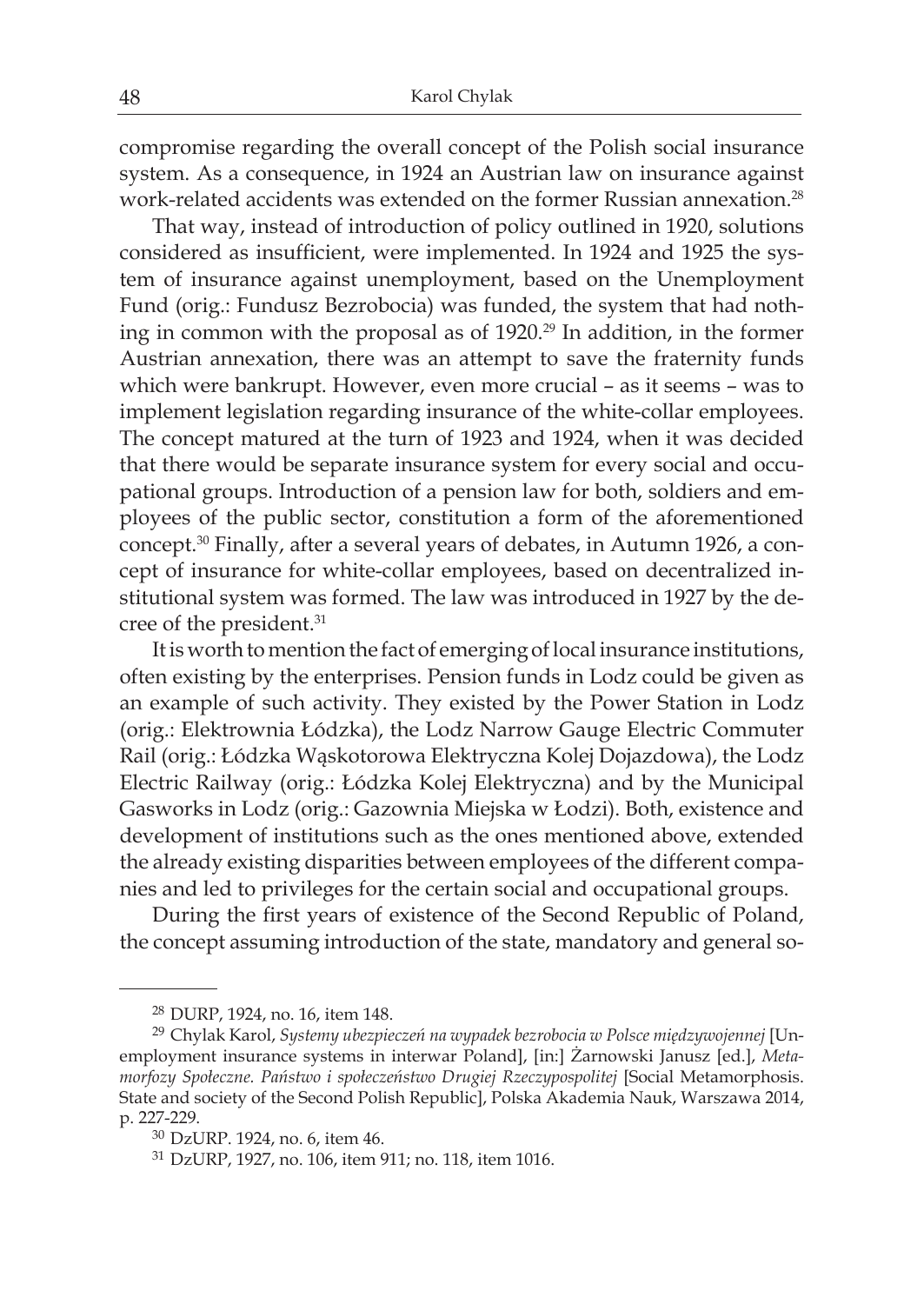cial insurance, which included both, far-sightedness and foresight, foundered. Again, there came back to the regulation dedicated to the certain social and occupational groups. In principle, the aforementioned act on insurance against sickness covered all persisting from employment. It was supposed to narrow disparities which existed between different social and occupational groups. A law-speed process of implementation of the act resulted in situation that the truly insured were only citizens of the cities. Moreover, in former Austrian annexation, an execution of the act was suspended with reference to the employees of agriculture and forestry sectors.<sup>32</sup> An amendment of the act on insurance against accidents as of 1921, which extended the insurance coverage, was revoked in 1924. In addition, an insurance obligation was limited to those employed in agriculture sector in farms over 50 h.<sup>33</sup> The deputy of the Polish Socialist Party (orig.: Polska Partia Socjalistyczna), Tadeusz Reger, said directly about a privileged position of the citizens of the Lesser Poland (orig.: Małopolska), unlike other parts of the country, and he called it "privilegium odiosum for the Lesser Poland".<sup>34</sup> As it was mentioned, there was a separate insurance system dedicated to the white-collar employees of the private sector, miners as well as the employees of the public sector and the soldiers. There were separate ways of development of insurance against unemployment. The systems differentiated in terms of financing, contributions paid by

<sup>&</sup>lt;sup>32</sup> The Central Archives of Modern Records in Warsaw (Archiwum Akt Nowych w Warszawie, AAN), The Presidium of the Council of Ministers, Protocols of the Council of Ministers (Prezydium Rady Ministrów, Protokoły Rady Ministrów, PRM, Prot.RM), sign. 15, p. 46, Protokół z 81-go posiedzenia Rady Ministrów RP z 12 lipca 1921 r. [Minutes of the 81st Council of Ministers of the Republic of Poland Session of July 12, 1921]; p. 50- 51, Pismo MWRiOP do MPiOS z 7 maja 1921 r. [Official letter form MWRiOP to MPiOS, May 7, 1921]; p. 52-53, Pismo MPiOS do MWRiOP z 21 grudnia 1921 r. [Official letter from MPiOS to MWRiOP, December 21, 1921]; p. 54, Wniosek na Radę Ministrów o obowiązkowym ubezpieczeniu na wypadek choroby [Proposal for Council of Ministers on obligatory sickness insurance]; APP, Regional Insurance Office (Okręgowy Urząd Ubezpieczeń), sign. 11, p. 9a, Official letter from Ministry of Labour, Welfare and Health (Ministerstwo Pracy i Opieki Społecznej, MPiOS), October 10, 1924; p. 10, Official letter from MPiOS, June 27, 1922; p. 11, Official letter from MPiOS December 3, 1920; DzURP, 1922, no. 18, item 149; 1923, no. 75, item 875; 1925, no. 129, item 918; Sprawozdania Stenograficzne z posiedzeń Senatu Rzeczypospolitej Polskiej [Shorthand reports from the Republic of Poland Senate sessions] 1923, no. 26, column 4-47; 1925, no. 121, column 25.

<sup>33</sup> Pęski Józef*, Zakres ubezpieczenia od wypadków w świetle orzecznictwa Najwyższego Trybunału Administracyjnego* [Accident insurance extent in the light of the Supreme Administrative Court jurisprudence], Praca i Opieka Społeczna, no. 1/1928, p. 60-63; DzURP 1921, no. 65, pos. 413; 1924, no. 16, item 148; no. 50, item 512.

<sup>34</sup> SSSU, 1921, no. 241, column 7.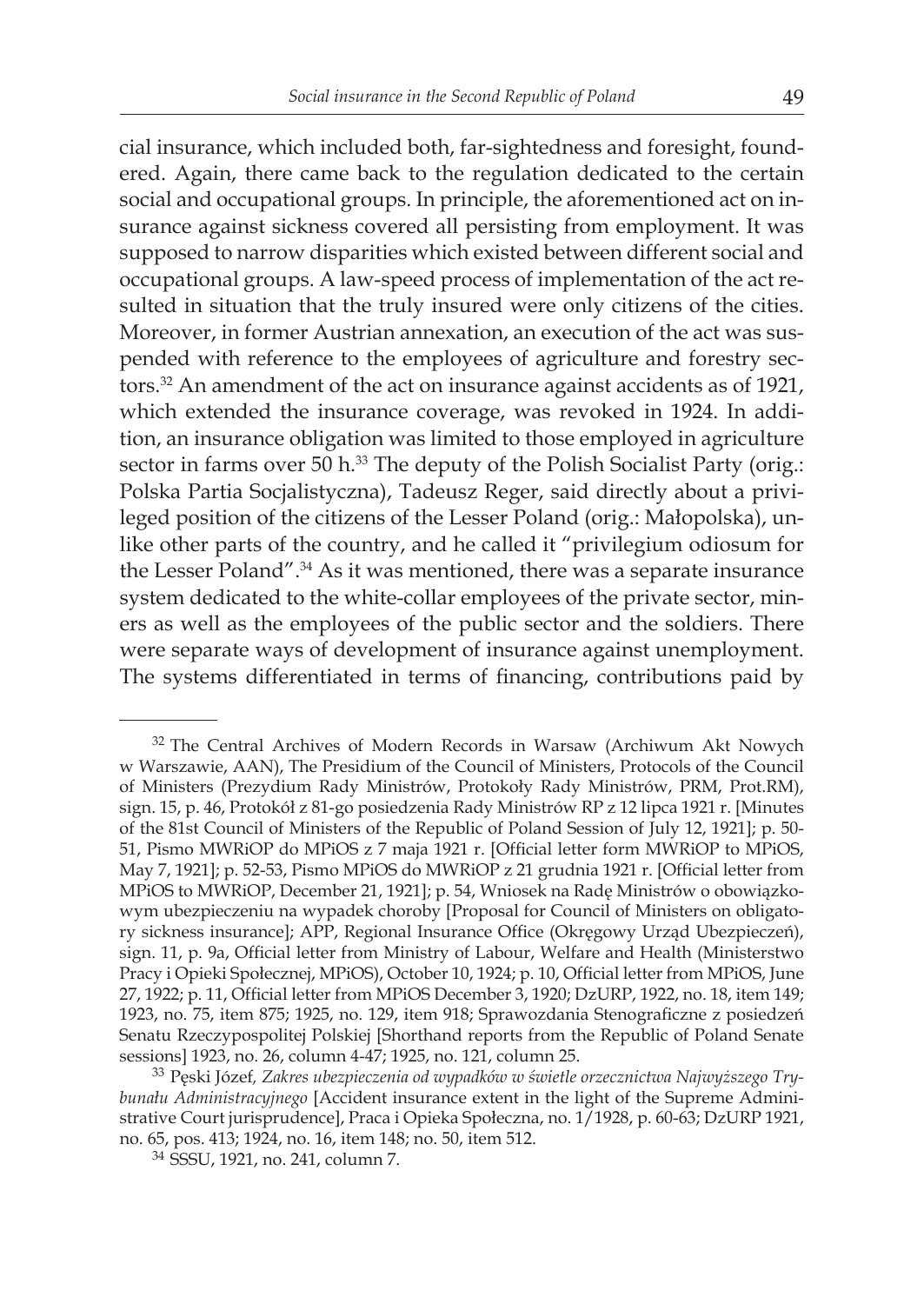the insured and the employers as well as the benefits the systems offered. That way, there were social groups whose risks resulting from work were fully covered, other groups which were offered only limited benefits and the groups which actually did not benefit from the insurance at all. There were ones who fully financed their benefits, other ones who participated in the costs together with the employers and finally the ones who were financed from the budgetary funds.

In 1920, when the act on insurance against sickness was proceeded, the deputy of the National Workers' Party (orig.: Narodowa Partia Robotnicza), Ludwik Waszkiewicz, pointed out that introduction of the social insurance was a part of a far-sighted policy and should cover all working people so that when they were not able to work due to any reason, they did not constitute a "burden for the public charity".<sup>35</sup> Moreover, he emphasized the importance of a principle of equality in terms of treatment of different social groups and the necessity of the mandatory insurance. Edward Pepłowski, the minister of labour and social welfare in the government of Leopold Skulski, said proudly that such variety of groups of employees obliged to be insured meant that 70% of the society of the Second Republic of Poland was covered by the system (insured). On the contrary, the deputy of the National Democracy, Stefan Rottermund, commented with irony that "such a common insurance is unique on a world's scale".<sup>36</sup> It is worth to mention that in that time the social insurance was treated as an instrument to attract people who voted for their nationality in Upper Silesia (orig.: Górny Śląsk), Cieszyn Silesia (orig.: Śląsk Cieszyński), Warmia (orig.: Warmia) and Masuria (orig.: Mazury) as well as to distance the partitioning countries and to protect the country from the influences which came from the eastern border.<sup>37</sup> In such reality it was difficult to talk about any long-term policy of caution.

At the end of the 20s of the 19th activities regarding reform of the whole insurance system were intensified. They aimed at organizational uniformity as well as equality of the certain social and occupational groups. After several years of discussions, at the beginning of 1929, the Council of Ministers approved the project of the act.<sup>38</sup> It was sent to the Sejm and soon

<sup>35</sup> SSSU, 1920, no. 129, column 47.

<sup>36</sup> SSSU, 1920, no. 133, column 9.

<sup>37</sup> SSSU, 1920, no. 129, column 45.

<sup>38</sup> Druki Sejmu RP 1929 [The Republic of Poland Sejm Works, 1929], no. 487; AAN, PRM, Prot. RM, sign. 46, p. 132 Protokół z posiedzenia Rady Ministrów RP z dnia 20 marca 1929 r. [Minutes of the Council of Ministers of the Republic of Poland Session of February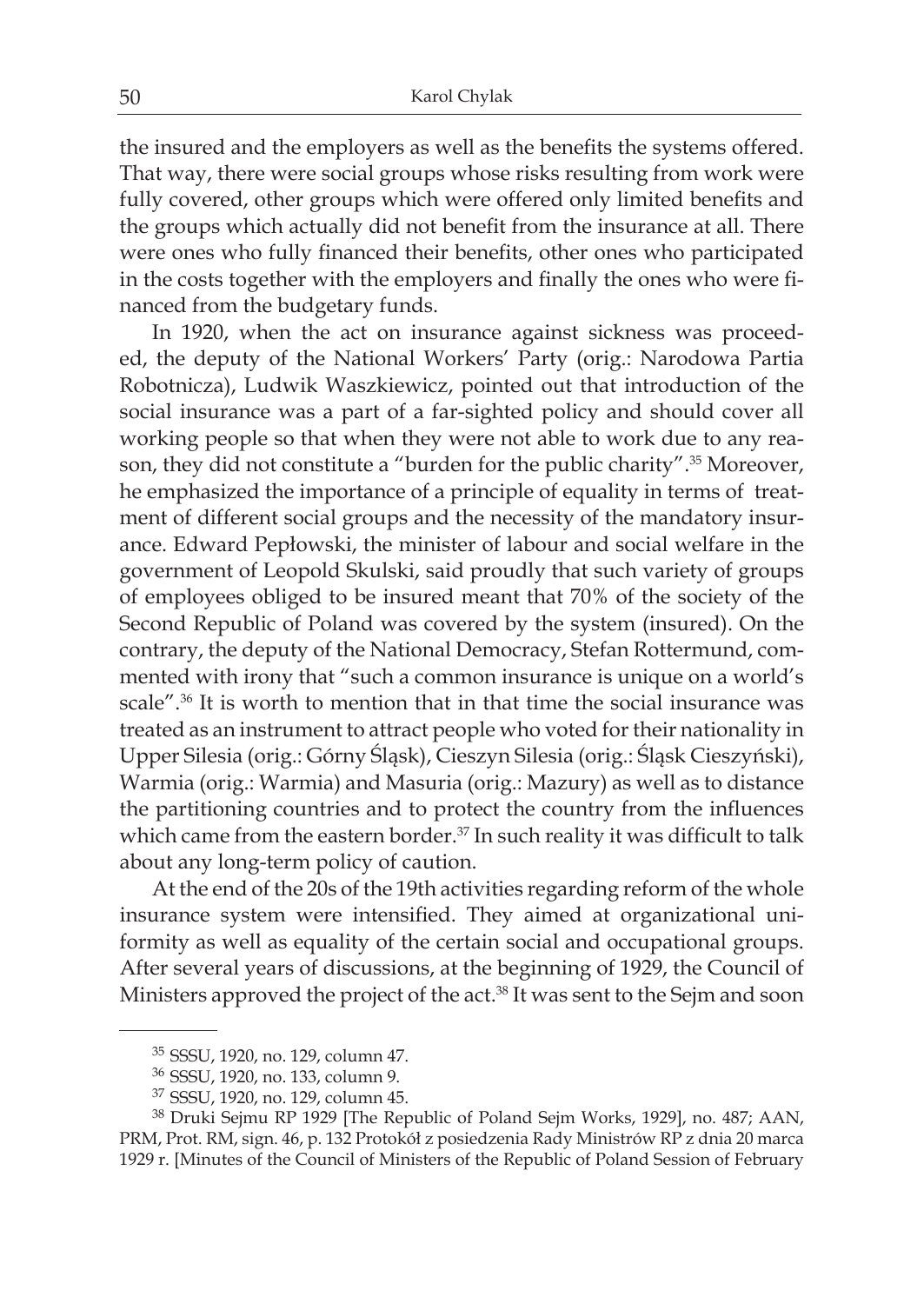withdrawn. That way, the next step of conceptual works started. After two consecutive years, in March 1932, the Council of Ministers approved the new project, which was fundamentally changed during the parliamentary works and in March 1933 it was finally enacted.39 One year later the system was reorganized.<sup>40</sup>

The new act on social insurance resulted in liquidation of many distortions in the statuses of different social and occupational groups in that regard. It covered insurance against sickness, accidents and pension insurance. The insurance was supposed to cover all persons, with no regard as to the sex and age, who were employed or on their duty. In addition, the remaining part of the society was entitled to insurance as well, however in that case it was optional and voluntary. The general principle was, however, the employment status (an obligation to be employed). That way, within the insurance system, the differences of the statuses between the particular social and occupational groups were liquidated. It constituted an attempt to execute citizens' rights, which were defined in the constitution dated 1921 (art. 102), which made the state to protect its citizens. The basic needs of every employed, in case of incapability to work due to fortuitous events, were covered by the insurance. The state's attitude was thereby forward-looking and preventive; it must be said that the state executed the policy of foresight. The citizens were it's active participants by sharing costs of that insurance.

Nonetheless, a more thorough analysis of the act could lead to a conclusion that equality of the certain social and occupational groups was only a delusion. There was a number of exceptions from the aforementioned principle. First of all, the regulator excluded the employees of the public sector, who were covered by the legislation as of December 1923, as well as railway men, soldiers, clergymen, etc.<sup>41</sup> That way, the aforementioned group of people had better position than the group remained in the system of social insurance. Even more important, basically because of the number of people involved, was exclusion of the employees of the agricultural and forestry sectors from the insurance against sickness as well as the pension insurance. Even though, both groups of people were secured as the employers of both sectors mentioned above were obliged to finance

<sup>20, 1929];</sup> Z Rady Ubezpieczeń Społecznych [From the Social Security Council], Praca i Opieka Społeczna, no. 2/1927, p. 75-77.

<sup>39</sup> DzURP, 1933, no. 51, item 396.

<sup>40</sup> DzURP, 1934, no. 95, item 855.

<sup>41</sup> DzURP, 1923, no. 26, item 239; 1932, no. 61, item 577.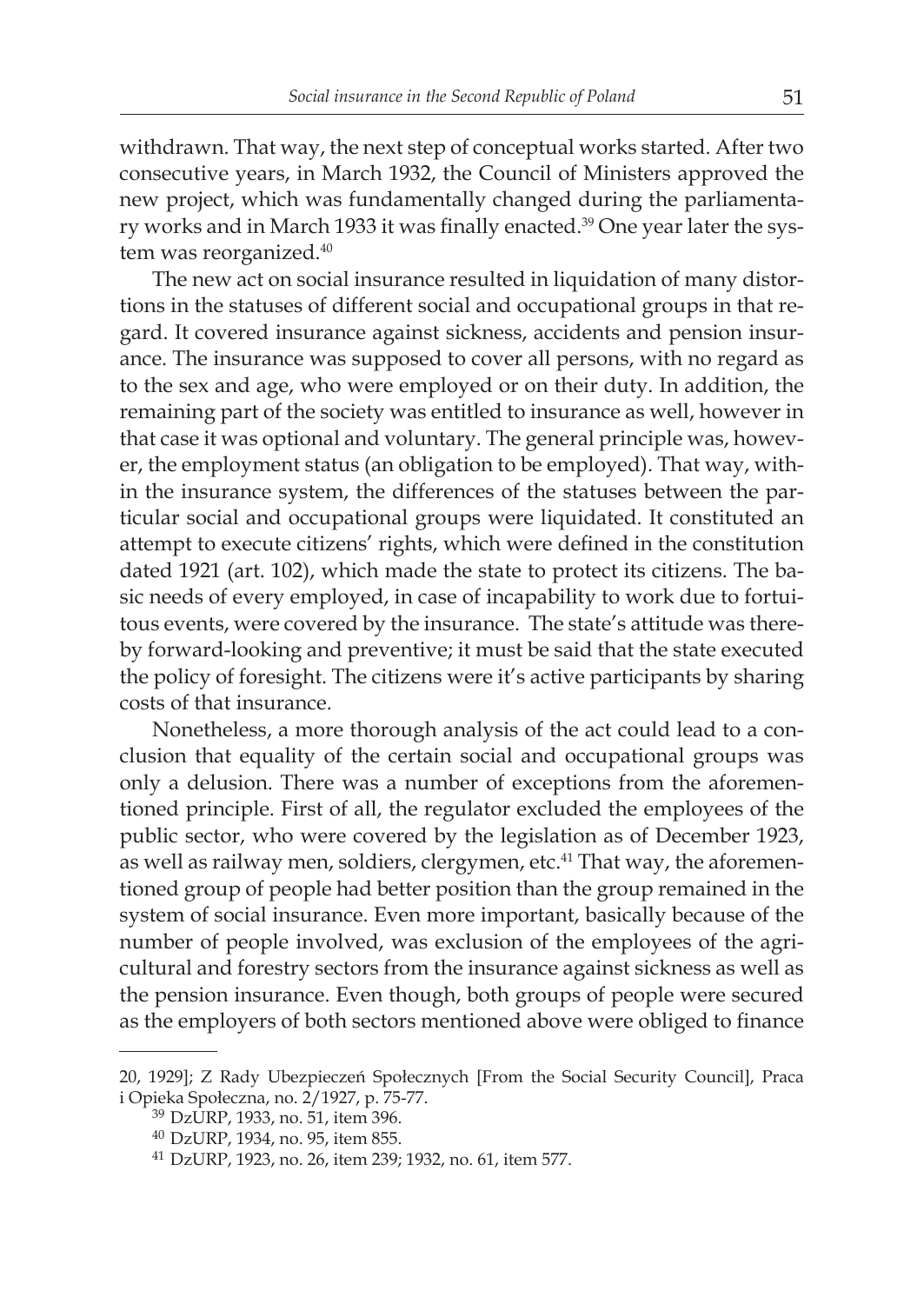health benefits.<sup>42</sup> That meant that all people employed in agricultural sector were – in practice – excluded from the social insurance system (except of the insurance against accidents). Here it should be noted that in accordance with the census which took place in 1931, 60% of all citizens of the Second Republic of Poland worked in the agricultural sector and 2.85 million of them were employed. It constituted nearly third part of all people who were employed.<sup>43</sup>

The act on social insurances, although it promoted a principle of equality, liquidated some and created other divisions. The assumptions regarding occupational divisions vanished whereas more and more popular became class thinking. The aforementioned law was a vivid emanation of such assumptions. The environments of the white-collar workers, as well as the ones employed by the state, became privileged. Moreover, additional rights were given to people employed elsewhere except the agricultural sector whereas all employed in agricultural and forestry sectors were denied the rights. It is worth to mention, however, that 60% of the citizens who were outside the system, did not oppose. Moreover, they did not demand to be included into the insurance system. And even more, since the very beginning, in the parliament, the peasant parties strived for exclusion of that occupational group from the system.<sup>44</sup> Therefore, there comes the question if the insurance system in its form was in fact a privilege. Perhaps a lack of reaction from the agrarian sector resulted from its organizational status as well as a level of education. Or, perhaps, the villagers executed their own policy of caution by traditional family, by fostering multigenerational links, by commitments between parents and their children.

The policy of the Polish authorities, in regards to the social insurance, was not consequent, which was particularly visible in the 20s. It seemed,

<sup>42</sup> DzURP, 1933, no. 87, item 673.

<sup>43</sup> Szturm de Sztrem Edward, *Drugi powszechny spis ludności z dn. 9.XII.1931 r.* [Second Polish Census of December 9, 1931], Polska, Główny Urząd Statystyczny, Warszawa 1938, tabl. 18.

<sup>44</sup> APP, The Ministry of the Former Prussian District (Ministerstwo byłej Dzielnicy Pruskiej). sign. 791, p. 97-98, Protokół z drugiego zjazdu Komisarzy Kas Chorych dnia 12 maja 1921 roku [Minutes of the Second Convention of Health Maintenance Organization Commissioners of May 12, 1921]; Sprawozdanie Zakładu Ubezpieczeń od Wypadków we Lwowie [Accident Insurance Office in Lviv Report], Zaklad Ubezpieczeń od Wypadków, Lwów 1926, p. 3; Sprawozdanie z działalności Ministerstwa Pracy i Opieki Społecznej w r. 1921 [Department of Labor and Social Security Activity Report for 1921], Praca i Opieka Społeczna, no. 2/1922, p. 119-1920; Sprawozdanie z działalności Ministerstwa Pracy i Opieki Społecznej w r. 1922 [Department of Labor and Social Security Activity Report for 1921]; Ibidem, no. 2/1923, p. 111.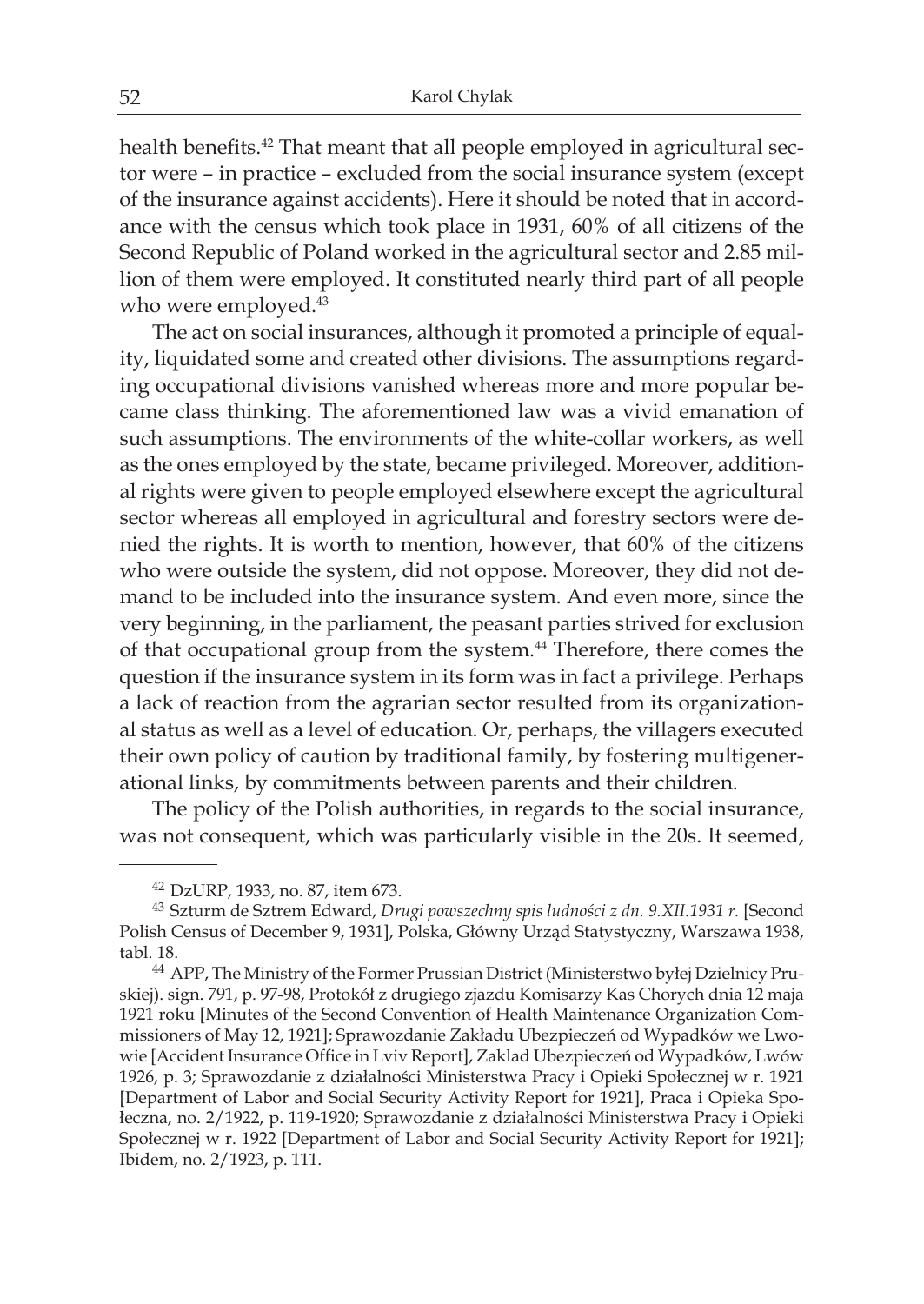however, that after implementation of the uniform act on social insurance, the state's policy would become more changeless. The situation in the Upper Silesia (orig.: Górny Śląsk) was justified, however, because of the obligations resulted from the peace treaty and the Geneva Convention as of 1922, the possibilities of introduction of the reforms were considerably limited. The rights acquired by the people employed were protected. The rest of the country was free from such limitations. Meanwhile, when the legislation on the social insurance – considered as the final regulation in regards to consolidation of the system – was enacted, there came postulates of development of the institutional network by the Social Insurance Institution (orig.: Zakład Ubezpieczeń Społecznych). One of them was a proposal of founding of the institution responsible for insurance against sickness for the agricultural sector.<sup>45</sup> In 1934 the State Pension Institution (orig.: Państwowy Zakład Emerytalny) was established. It was designed to service the state's employees.<sup>46</sup>

A particularly vivid example was a policy towards the mine industry insurance. Shortly after the act on social insurances came into force, there came the decision on liquidation of the fraternity funds w Galicia. The Miners' Fraternity Association (orig.: Bractwo Górnicze) in Cracow was put in the state of liquidation in 1933, as well as the Fraternity Fund "Silesia" in Czechowice and the Fraternity Fund in Boryslav. The office of the Cracow institution was transformed into the temporary branch of the Workers' Insurance Pension Institution (orig.: Zakładu Ubezpieczenie Emerytalnego Robotników).47 Only the post-German mine industry insurance system in the Upper Silesia remained unchanged. It operated as an additional insurance.48 In 1933 the miners from the former Russian annexation were included in the general insurance system. It did not mean, however, that their former insurance institutions' activity would be terminated, which resulted in different status of the miners, who worked in the not so remote cities like Chrzanów, Katowice and Sosnowiec. In 1935, there came a decision to reform insurance institutions from Dąbrowa Basin

<sup>&</sup>lt;sup>45</sup> Duch Kazimierz, *Ubezpieczenia społeczne* [Social security], Spółka Wydawnicza "Libris", Warszawa 1934, p. 331-333.

<sup>46</sup> DzURP, 1933, no. 86, item 668.

<sup>47</sup> Sprawozdanie Zakładu Ubezpieczenia Emerytalnego Robotników za rok 1934 [Workers' Pension Insurance Office Report for 1934], Zakład Ubezpieczeń Społecznych, Warszawa 1937, p. 71, 76.

<sup>48</sup> DzURP, 1933, no. 51, item 396; Wanatowicz Maria, *Pszczyńskie bractwo*... [Miners' Guild in Pszczyna ...], p. 31-38.